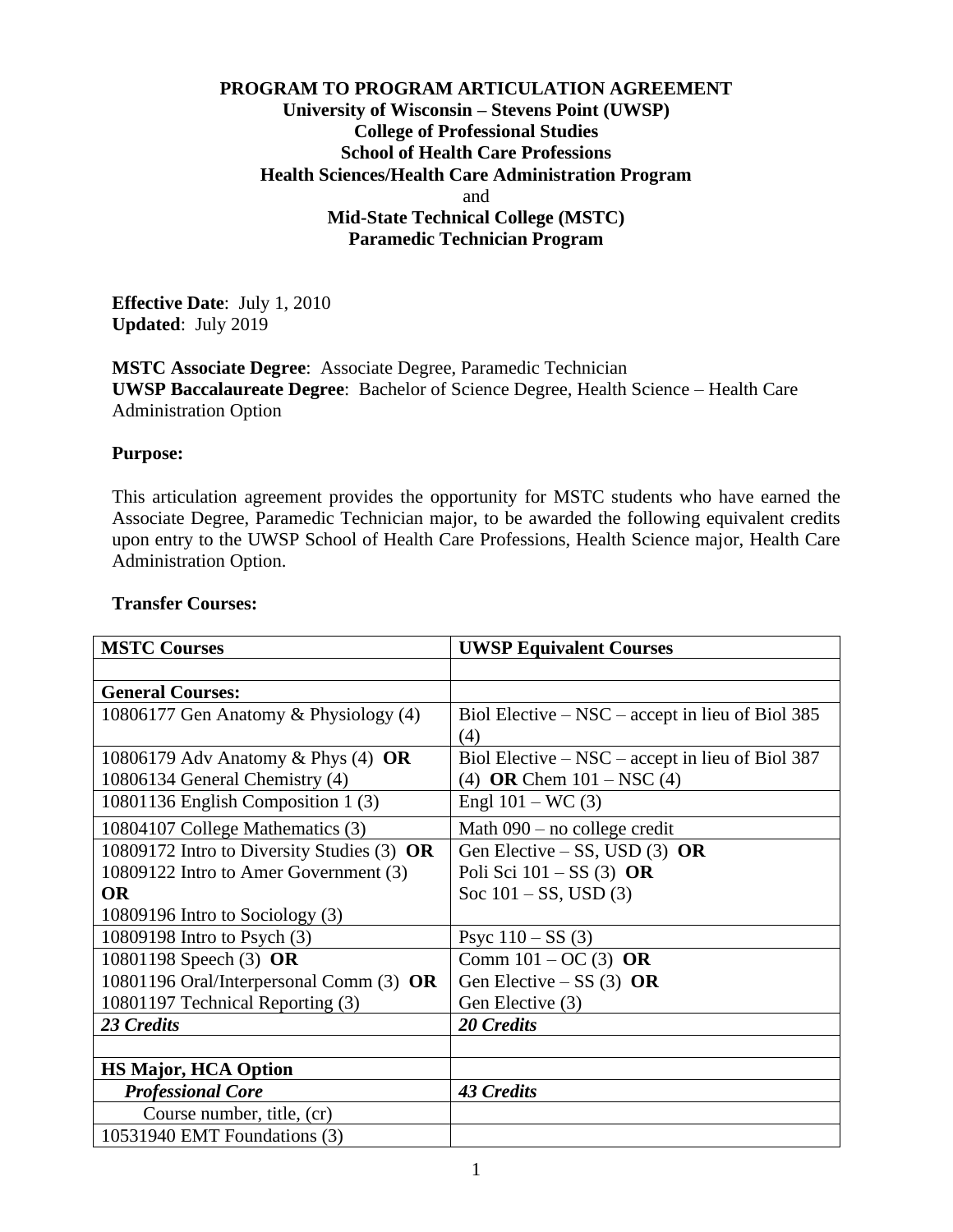| 10531941 EMT Application (2)               |  |
|--------------------------------------------|--|
| 10531911 EMS Fundamentals (2)              |  |
| 10531912 Paramedic Medical Principles (4)  |  |
| 10531913 Patient Assessment Principles (3) |  |
| 10531914 Prehospital Pharmacology (3)      |  |
| 10531915 Paramedic Respiratory Mgmt (2)    |  |
| 10531917 Paramedic Clinical/Field 1 (3)    |  |
| 10531918 Advanced Resuscitation (1)        |  |
| 10531955 Paramedic Cardiology 1 (2)        |  |
| 10531919 Paramedic Med Emergencies (4)     |  |
| 10531920 Paramedic Trauma (3)              |  |
| 10531921 Special Patient Populations (3)   |  |
| 10531922 EMS Operations (1)                |  |
| 10531923 Paramedic Capstone (1)            |  |
| 10531956 Paramedic Cardiology 2 (2)        |  |
| 10531957 Paramedic Field Experience (3)    |  |
| 10531958 Paramedic Field Leadership (1)    |  |

# **REQUIRED COURSES: (Total 71-78 Credits)\*\***

The following coursework will be required to obtain the Bachelor of Science in Health Sciences/Health Care Administration Option:

English 202 Sophomore English, 3 cr. Comm 101 – OC 3 cr. – if 109198 not taken Historical Perspective (HP), 3 cr. Art (ART), 3 cr. Environmental Responsibility (ER), 0-3 cr. Wellness (WLN), 1 cr.

HS 360 Research Design and Methods for the Health Science, 3 cr. HS 385 Leadership Development in Health Professions, 3 cr. HS 395 Fundamentals of Epidemiology, 3 cr. HS 410 Issues in Aging, 3 cr. HS 490 Interdisciplinary Perspectives in Health Care, 3 cr. HS 499 Selected Topics in Health Sciences, 1 cr. ANTH 380 Medical Anthropology (SS, GA), 3 cr. \* MATH 255 Elementary Statistical Methods (QL), 4 cr. *OR* \* HS 301 Fundamentals of Biostatistics (QL), 3 cr. PHIL 121 Critical Thinking. (HU), 3 cr. PHIL 302 Ethics and Medicine, 3 cr. POLI 306 Health Politics and Policies, 3 cr. ACCT 210 Introductory Financial Accounting, 3 cr. BUS 320 Principles of Management, 3 cr. BUS 324 Personnel/Human Resource Management, 3 cr. BUS 330 Principles of Marketing, 3 cr. CNMT 100 Principles of Computing, 3 cr. ECON 111 Principles of Microeconomics, 3 cr. ECON 324 Health Economics, 3 cr. BUS Electives, 9 cr.